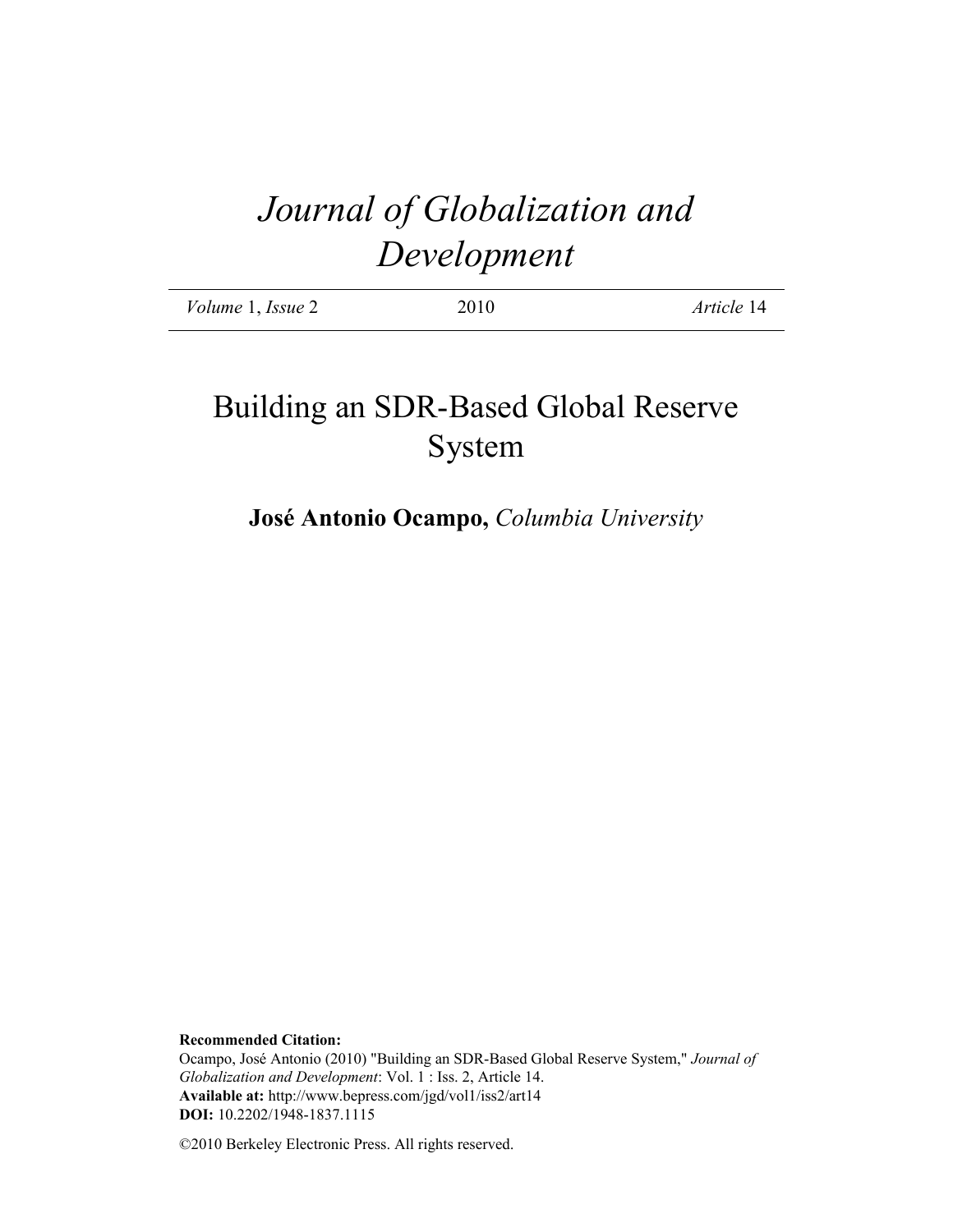# Building an SDR-Based Global Reserve System

José Antonio Ocampo

**Author Notes:** Professor, Director of the SIPA Economic and Political Development Concentration and co-President of the Initiative for Policy Dialogue at Columbia University. Formerly Under-Secretary General of the United Nations for Economic and Social Affairs, Executive Secretary of the Economic Commission for Latin America and the Caribbean, and Minister of Finance of Colombia. I draw here from several of my recent writings on the subject that are quoted throughout the paper.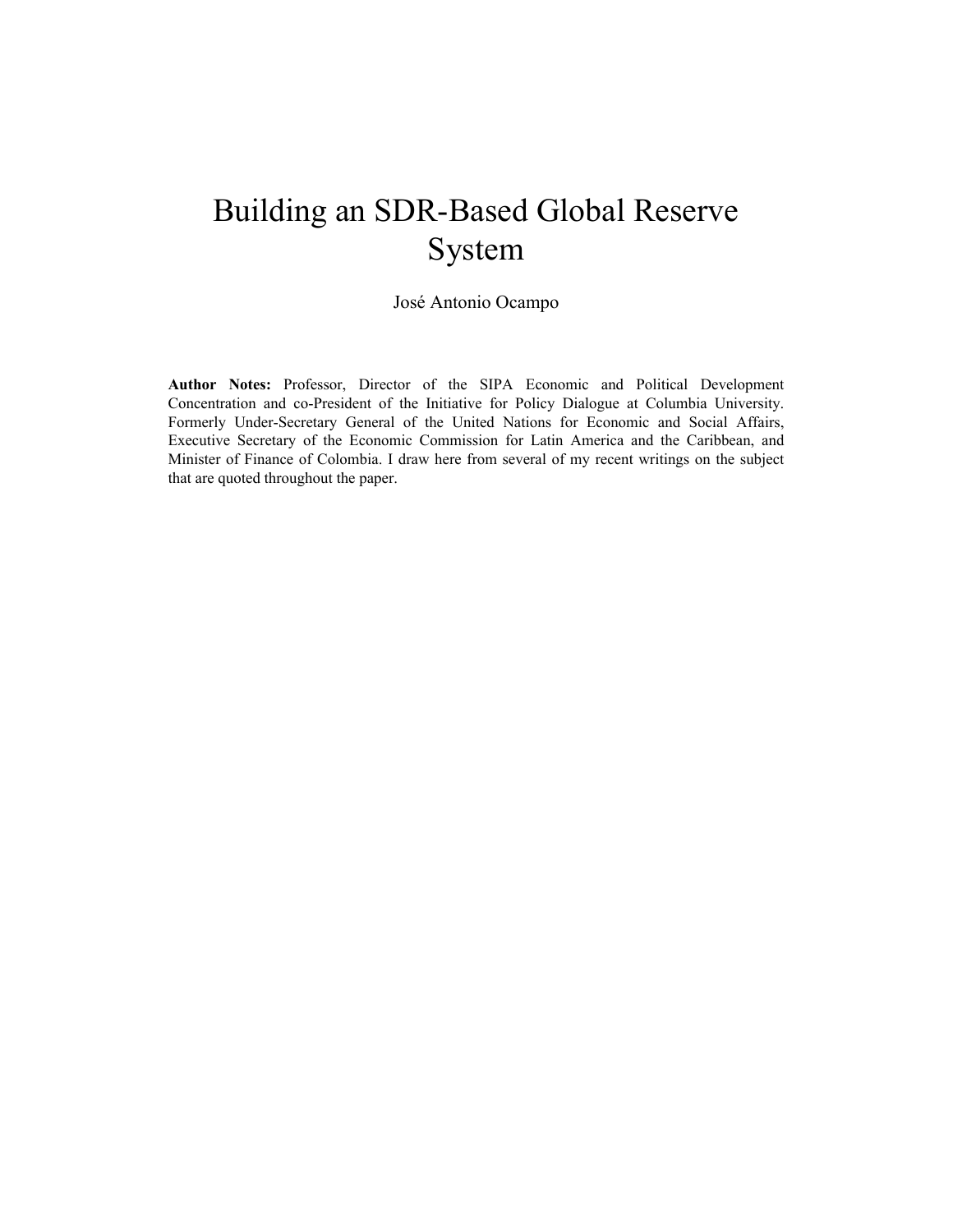# **Introduction**

Many voices have been heard since 2009 on the need to reform the global monetary system. The most prominent ones have been those of the Chinese central bank governor (Zhou, 2009) and the Commission of Experts convened by the President of the UN General Assembly on Reform of the International Monetary and Financial System, chaired by Joseph E. Stiglitz (United Nations, 2009). Before the crisis, there were significant concerns about the implications of global imbalances and escalating U.S. net liabilities with the rest of the world, and a heated debate on its implications for global financial stability, but few saw a significant problem in the global monetary system as such.<sup>1</sup> Some even saw it turning into a stable "Second Bretton Woods" (Dooley *et al.,* 2003).

The recent calls for reform reflect the fact that the system contains, in fact, fundamental flaws and must, therefore, be reformed. These arrangements arose out of the unilateral decision of the U.S. in 1971 to abandon the gold-dollar parity established in Bretton Woods, and can be characterized as essentially based on a fiduciary U.S. dollar. Other currencies can compete with the dollar as international means of payments and potential foreign exchange reserve assets, but this competition has been weak, as over 80% of foreign exchange transactions and about two-thirds of non-gold international reserves are managed or held in U.S. dollars. This is due to the "network externalities" in the use of money and the fact that the U.S. has the largest market for liquid Treasury securities. The other feature of the system is that alternative reserve currencies float against each other.

The fundamental problems are related to both the instabilities and inequities of this arrangement. From the point of view of global macroeconomic stability, the system tends to generate inflationary and recessionary<sup>2</sup> biases during different phases of the world business cycle, with the latter now being the predominant feature. From the second perspective, the system generates growing inequities associated with the fact that, in response to global financial instability and the lack of appropriate "collective insurance" against balance of payments crises, developing countries were led to accumulate massive amounts of reserves as "self-insurance". Although massive reserves proved their usefulness for building resilience of many developing countries during the recent global financial crisis, they also contribute to the generation of global imbalances. So, the inequities of the system feed into its instabilities. These problems will interact

 $\overline{a}$ 

 $<sup>1</sup>$  My contributions and those of my colleagues at the United Nations were some of the few that</sup> tied these problems with the instability and inequities of the global reserve system. See Ocampo *et al.*, (2007, ch.IV), which was based on a previous UN report (United Nations, 2005), and Ocampo (2007-08). Another important exception was Stiglitz (2006, ch. 9).

 $2^{2}$  I prefer this term to "deflationary", that is generally used in debates on this issue, as this pressure is more likely to be reflected today in world economic activity than in price deflation.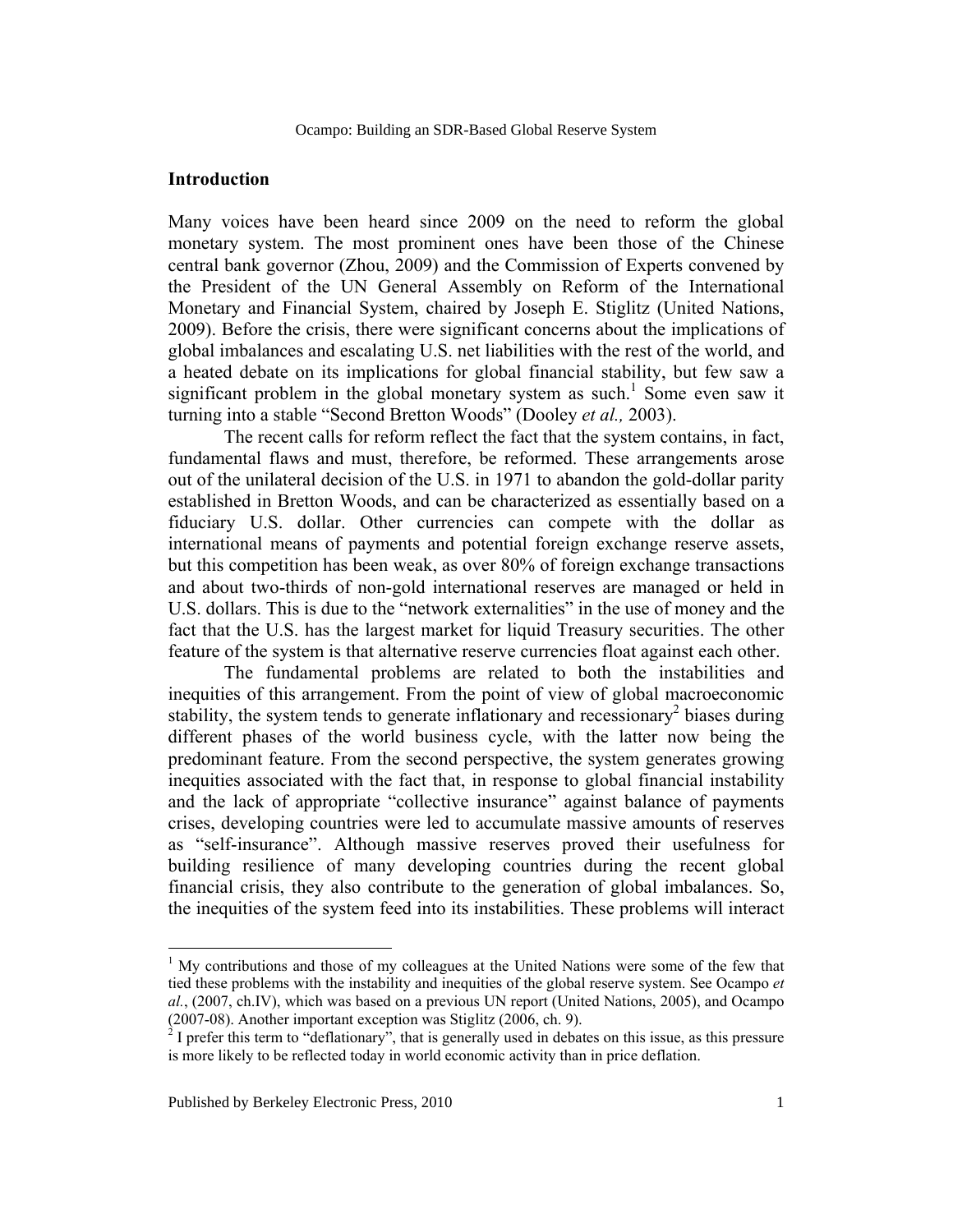with others in the immediate future, particularly with the implications of rising public sector debts in all major industrial countries.

There are essentially two possible reform paths. The first and, in a sense, inertial solution would be to let the system evolve into a multicurrency arrangement. The second and better path would be to fulfill the aspiration of transforming the Special Drawing Right (SDR) into the dominant global reserve asset, as well as the instrument for funding IMF emergency financing during crisis. This reform can be complemented with other features: enhancing the use of SDRs, launching a substitution account, and creating regional reserve pools. And, of course, it has to be matched by a more ambitious reform of IMF quotas and governance. The renewed interest in this instrument of international cooperation shown by the G-20 in 2009 makes this reform agenda a viable one.

There are, of course, other alternatives. A new institution, either Keynes' International Clearing Union or a Global Reserve Bank, could be launched,<sup>3</sup> but negotiating the creation of a new global institution would be quite a difficult task. A minority has also suggested that we should return to placing gold at the center of the system. But going back to this "barbarous relic", in Keynes' terminology, would be swimming against the tide of history.

In the next section, I will take a closer look at the problems of the system, which must be taken into account in any meaningful reform. After a brief analysis of the multicurrency alternative, I will move into analyzing what features a SDRbased system should have and the complementary reforms that could be undertaken. The paper ends with a short section of conclusions.

# **The Flaws of the Current System**

The essential flaws of the system can be understood in terms of three issues that were raised sequentially in policy debate since Second World War.<sup>4</sup> The first is that emphasized by Keynes (1942-43) during the debates that led to the creation of the Bretton Woods institutions: the fact that any international monetary system that places the burden of adjustment to payments imbalances on deficit nations generates global recessionary effects. It can therefore be called the *anti-Keynesian bias.* This feature is not specific of the current international system, as it has characterized all systems that we have known through history. Actually, as we will see below, the present system may actually exhibit inflationary features during some phases of the business cycle. So, the anti-Keynesian bias is a major issue during crises, when the threat of capital flight and/or the lack of adequate financing forces deficit nations to adjust, while surplus nations do not face a

 $\overline{a}$ 

 $3$  This is what is implicit in Stiglitz (2006, ch. 9).

<sup>&</sup>lt;sup>4</sup> A fuller discussion of these issues can be found in two previous papers (Ocampo, 2010a and 2010b).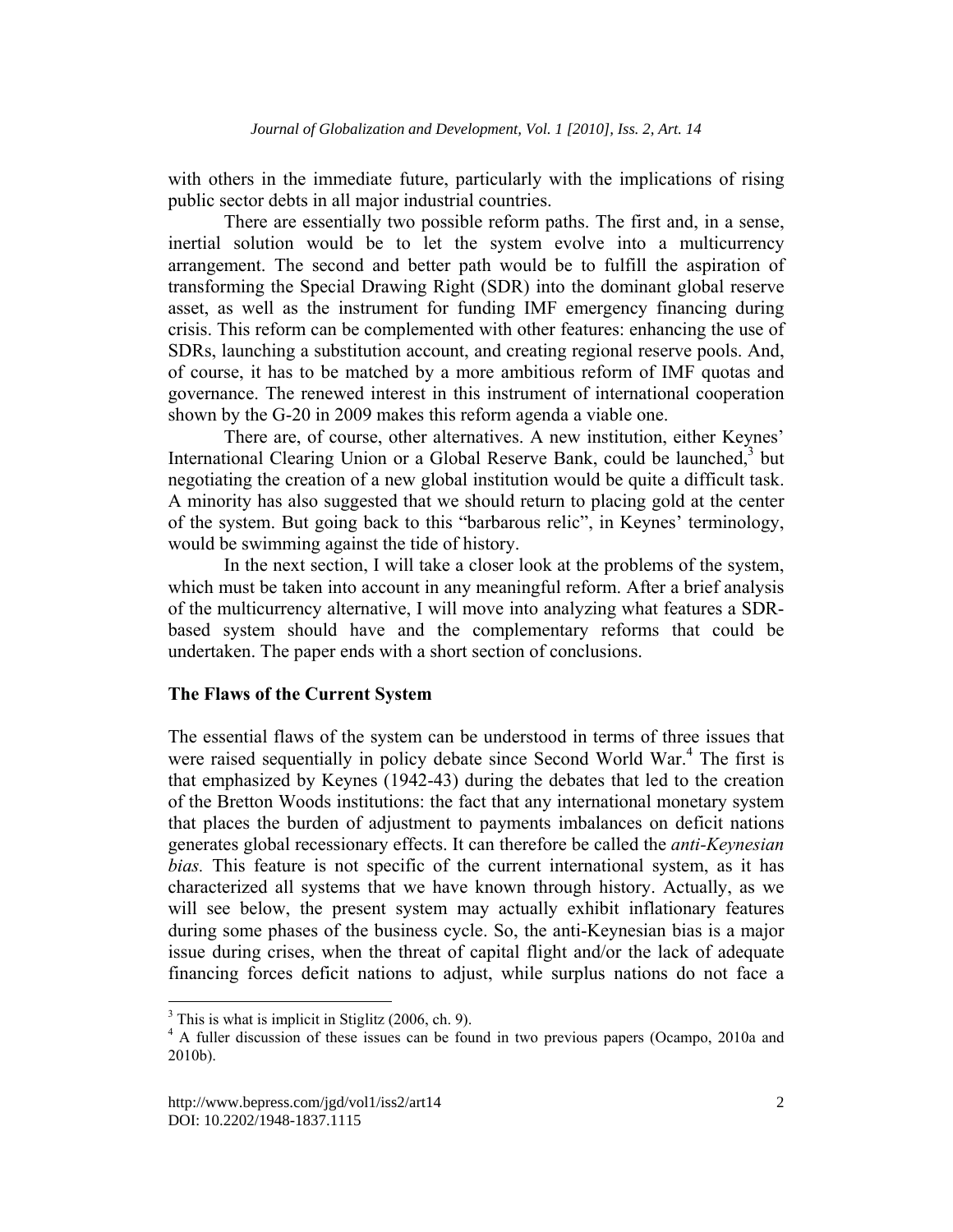similar pressure. This problem has certainly been present during the current crisis, as reflected, for example, in the different pace of adjustment of surplus (Germany) vs. deficit members (Greece, Ireland, Spain) of the European Union.

This problem is enhanced by the fact that any individual country has an incentive to "beggar thy neighbor" during crisis, to use old terminology–i.e., to try to improve its current account to help boost domestic economic activity. This problem is also present in the current conjuncture. For example, if we are to believe IMF (2009) projections, the accumulated current account surpluses of the world economy would increase by almost one trillion dollars between 2009 and 2012. This is, of course, impossible, as surpluses and deficits must add up in the world economy. It is simply a sign of the recessionary force hanging over the world economy–i.e., of weak global demand.

The second problem of the system is derived from the use of a *national* currency as the major *global* currency. It has been called the *Triffin dilemma*, in honor of the Belgian economist who formulated it in the 1960s (Triffin, 1961 and 1968). The source of the problem is that the provision of international liquidity becomes hostage to the balance of payments of the country issuing the dominant currency, which is an "erratic" or "capricious" system of providing global liquidity, to use adjectives common in the debates of the 1960s. The nature of the problem has, of course, significantly changed since then. The threat that the depletion of U.S. gold reserves would force this country to adopt contractionary policies that would then lead to an inadequate provision of world liquidity is clearly not present now. Rather, during boom periods, there are now no significant limits to the creation of global liquidity through deficits of the country issuing the dominant currency, thus creating an inflationary bias, a problem that was clearly perceived during the 2003-07 boom. More generally, however, the world economy becomes subject to cycles of confidence in the major reserve currency, a phenomenon reflected in the large swings in real value of the dollar over the past four decades and the even more intense variations in the U.S. current account balance. As U.S. authorities have been unwilling so far to take any action to smooth out these fluctuations, a major result has been that the dominant global currency lacks what should be the essence of the reserve asset at the center of the system: a stable value.

The third flaw is the *growing inequity bias* that characterizes the system. Since developing countries foreign exchange reserves are invested in assets issued by industrial countries, and particularly by the U.S. government, reserve accumulation by these countries is nothing else than lending to rich countries at low interest rates. This problem has considerably worsened by the strong procyclical pattern of capital flows to developing countries that has been a distinguishing feature of financial globalization in recent decades. In the face of balance of payments and domestic financial crises generated by large reversals of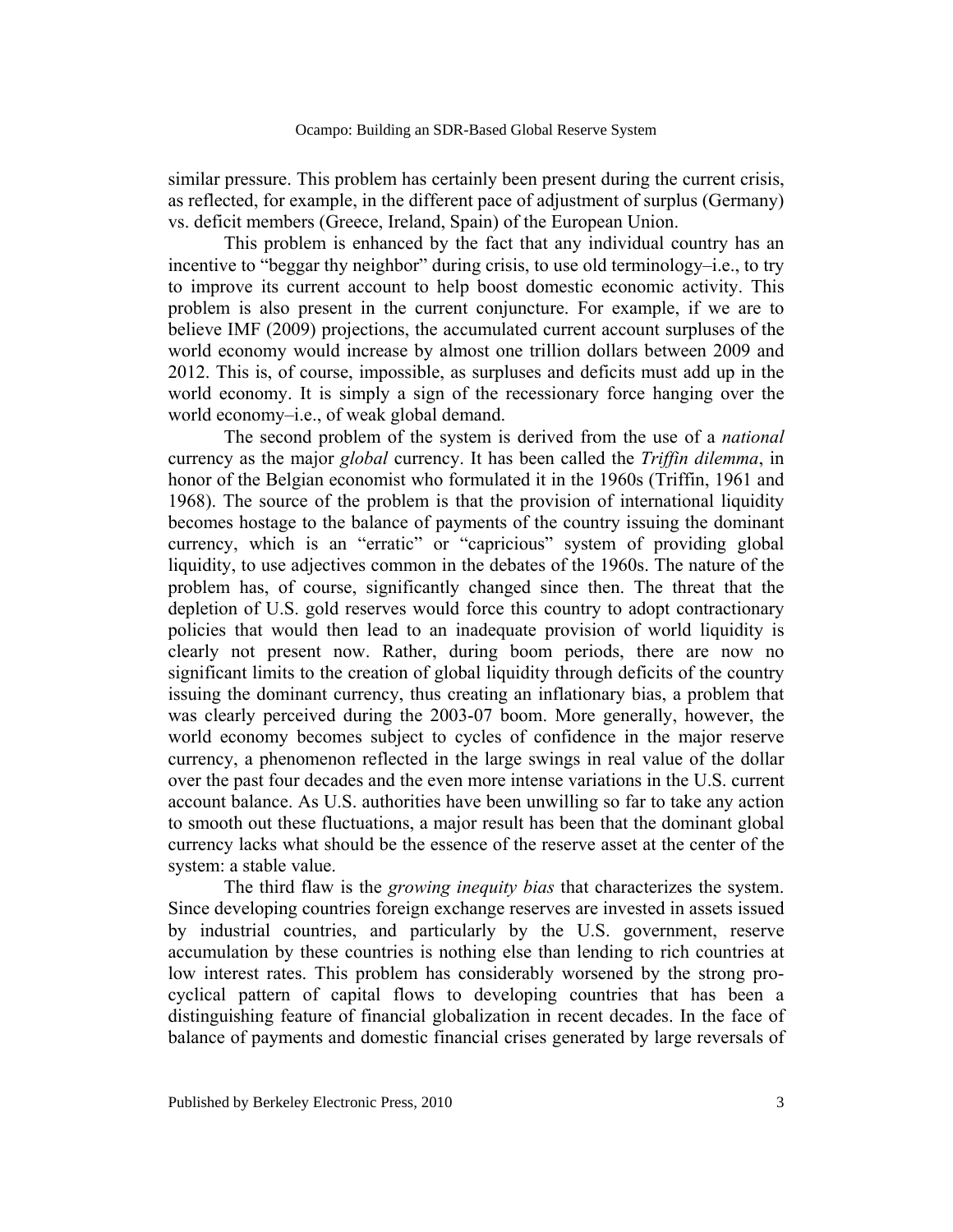capital flows during crises, developing countries reacted building up a strong war chest of foreign exchange reserves since the 1990s and, particularly, since the Asian crisis. Indeed, up to the 1980s, developing countries held reserves equivalent to about 3% of GDP, a similar level to that of industrial countries; by 2007, low income and middle income countries (excluding China) held foreign exchange reserves equivalent to 20.6% and 16.2% of their GDP, respectively, and China had accumulated reserves equivalent to 46.7% of its GDP (Ocampo, 2010a).

This "self-insurance" or "self-protection" policy involves not only accumulating reserves to face an eventual "sudden stop" in external financing but also absorbing through reserve accumulation a large part of what countries consider excess capital inflows. A basic rationale for this policy is avoiding large current account deficits during years of booming capital inflows, as past crises indicate that such deficits are a strong predictor of strong recessions during the downswing of the capital account cycle –a prediction that was confirmed, once again, during the recent global financial crisis. In turn, this involves avoiding what countries consider an excessive appreciation of their exchange rate and indeed a perceived exchange rate misalignment is the trigger of most interventions in foreign exchange markets, and thus the way countries identify an "excess" capital inflow. So, in a broad sense, self-insurance is nothing other than a prudential or counter-cyclical macroeconomic policy aimed at moderating the domestic effects of procyclical capital flows. A similar policy leads countries facing terms of trade booms to absorb part of the windfall gains through the accumulation of foreign exchange reserves or of windfall fiscal revenues in sovereign wealth funds, a policy response that has always been considered part of adequate macroeconomic management.

Self-insurance has a strong rationality for individual countries, and indeed it helped many developing countries withstand the recent global financial turmoil much better than previous crises. However, there is a major "fallacy of composition" in this reaction: if most and, particularly, major developing countries do this, they contribute to the generation of global imbalances. So, in a world characterized by global financial volatility, this inequity of the system contributes to its instability. I have called this problem the *inequity-instability link*.

A global reform agenda should design a system that helps correct these flaws. None of the foreseeable systems is likely to do so in a full way, but a properly designed SDR-based global reserve system goes a long way in that direction.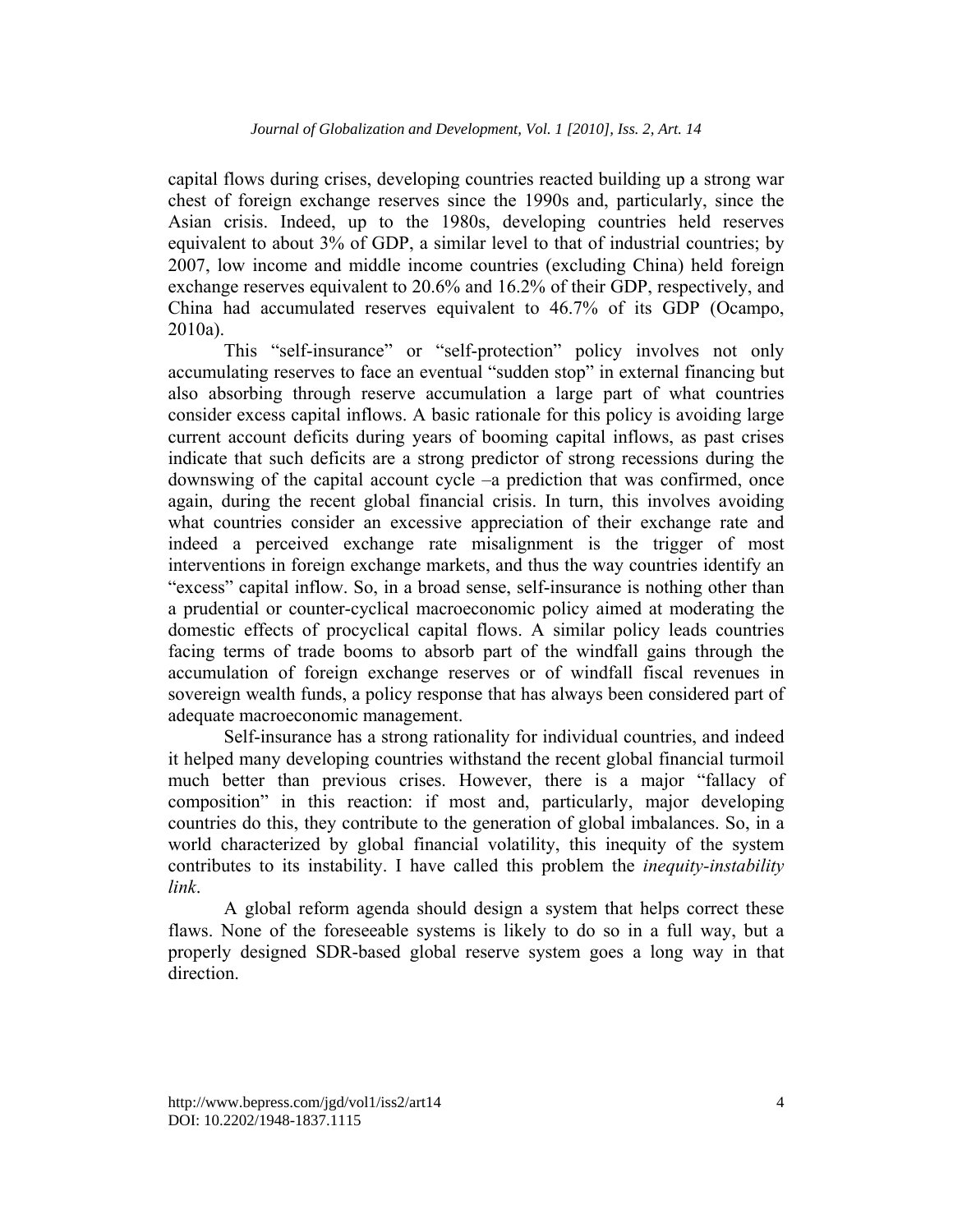### **Advantages and Flaws of a Multicurrency System**

As already noted, although the multicurrency features are already present in the current system, they are still secondary, as the U.S. dollar continues to play the dominant role. Whether the alternative multicurrency system would become a reality is, of course, a major question today, as the recent crisis has clearly shown that there is no alternative in the world to the market for U.S. Treasury securities in terms of liquidity and depth. In contrast, the lack of a true eurobond market and the sense that the euro is backed by a heterogeneous group of countries of unequal strength has made this regional currency a poor substitute for the U.S. dollar.

The basic advantage of a multicurrency arrangement is that it would allow all reserve holders to diversify the composition of their foreign exchange reserve assets, and thus to counteract the instability that characterizes all individual currencies under the current system. But, aside from this, none of the other deficiencies of the system would be addressed. In particular, the benefits from the reserve currency status would still be captured by industrial countries, so the system would continue to be inequitable, there would be no reduction in the anti-Keynesian bias, nor would there be any reduction in developing countries' demand for self-insurance.

Paradoxically, exchange rate flexibility among alternative reserve currencies would be both an advantage and a potential cost of such a system. Not being subject to fixed exchange rate parities would indeed be an advantage, as this characteristic doomed both bimetallism in the nineteenth century and the fixed gold-dollar parity of the original Bretton Woods arrangement. However, if central banks around the world actively substitute among currencies to enjoy the benefits of diversification, this could increase exchange rate volatility among major reserve currencies. Reestablishing fixed parities among these currencies could become necessary, but this would be a herculean task under the current world of free capital movements and it would eliminate, at the end, the flexibility of the system, which is one of its virtues.

#### **An SDR-based Global Reserve System**

The alternative reform route would be to design an architecture based on a truly global reserve asset, particularly by fulfilling the objective that was included in the IMF Articles of Agreement of "making the special drawing right the principle reserve asset in the international monetary system" (Article VIII, Section 7 and Article XXII).

Although U.S. current account adjustments may reduce in the immediate future the net supply of dollar assets to the rest of the world, the major problems today are probably not associated with the inadequate provision of international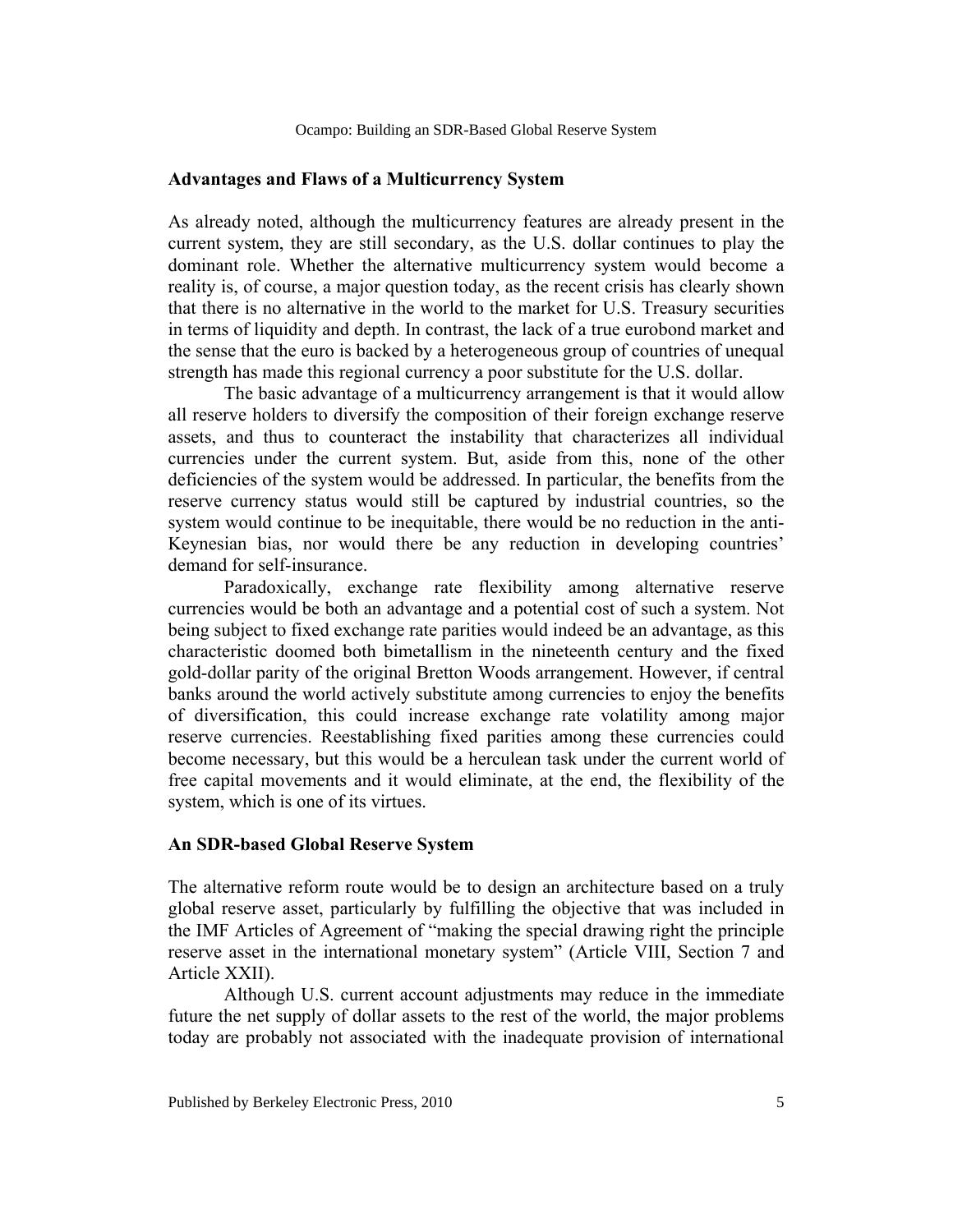liquidity, the problem that was at the center of post-war debates. But the world still needs a less "erratic" and "capricious" system for providing global reserves, particularly one that is not hostage to the balance of payments and macroeconomic policies of the U.S. This, plus the stability of the major reserve currency, is precisely what the Chinese central bank governor called for: "an international reserve currency should first be anchored to a stable benchmark and issued according to a clear set of rules, therefore to ensure orderly supply; second, its supply should be flexible enough to allow timely adjustment according to the changing demand; third, such adjustments should be disconnected from economic conditions and sovereign interests of any single country" (Zhou, 2009).

 SDR allocations could follow either of the two different approaches that have been suggested over the years. The best would be issuing them in a countercyclical way (United Nations, 1999; Camdessus, 2000; Ocampo, 2002). The second approach would be regular allocations, reflecting the additional global demand for reserves. The United Nations Commission proposed allocations equivalent to US\$150 to US\$300 billion a year (United Nations, 2009, ch. 5), and there seems to be agreement that this is an appropriate range. The two approaches can be made complementary, for example by making regular allocations but withholding them during booms until the world economy goes into a downturn, following preset criteria.

By itself, a simple reform such as this would make a major contribution to correcting some of the flaws of the current system. It would certainly help create a more orderly international monetary system, would partly correct the Triffin dilemma and the inequities of the system and, if the alternative of counter-cyclical issuance of SDRs is chosen, would contribute to counteract the anti-Keynesian bias. Nonetheless, some of these benefits could be enhanced if the system includes additional features that would increase the use of SDRs in the international system, utilize them as the essential-and even the only-mechanism for IMF financing, and adopts allocation rules for the issuance of SDRs that take into account the very diverse demand for international reserves by developing vs. industrial countries. I turn to each of these issues next.

SDRs can continue being essentially a reserve asset, as initially conceived. However, as the supply of this global reserve asset increases, some rules may have to be established to guarantee an adequate demand for it, such as the commitment of all countries to maintain an increasing proportion of their foreign exchange reserves in SDRs when they are not borrowing from the IMF or intervening to counteract depreciation pressures of their currencies. Penalties can be established to ensure these rules, for example by reducing the allocation to countries that do not meet them.

An alternative route, which has been that suggested by several authors through the years (see, for example, Kenen, 1983), would be to allow the use of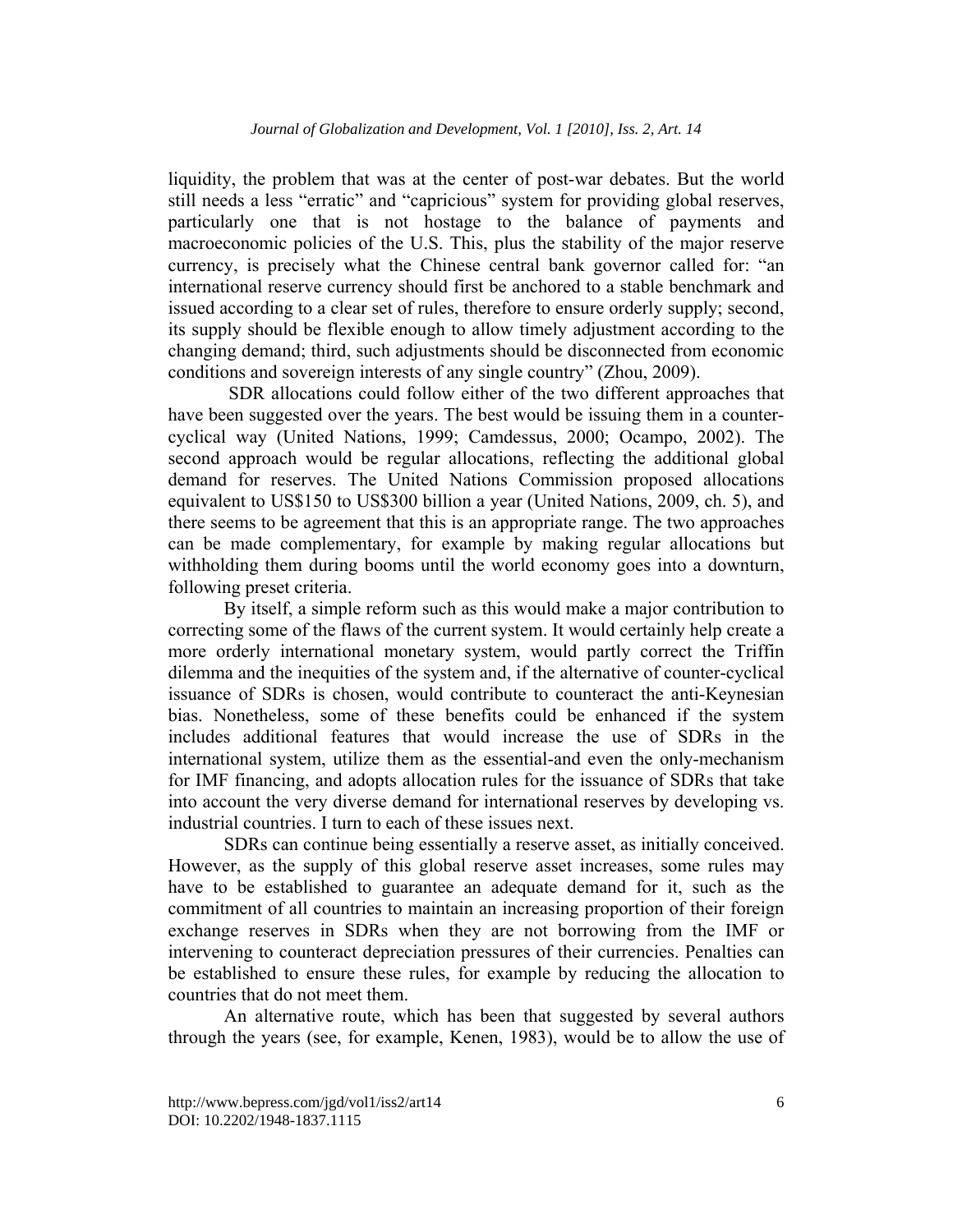SDRs in private transactions, thus turning it into a true global monetary instrument. One simple reform could be allowing deposits by financial institutions in central banks (either reserve requirements or excess reserves) to be held in SDRs. It is possible that the capacity of the SDR to transform itself into the major world reserve asset would depend on the broader use of SDRs. However, this would make the transition more costly for the U.S. and it is therefore likely to face greater resistance in this country. So, in the short-term it may be useful to concentrate on reforming the global *reserve* system, which means that the U.S. dollar would continue being the major international means of payment, a function that by itself would generate a demand for U.S. dollar denominated assets.

Concentrating issuance during crises would help circumvent the recessionary pressures that the world economy faces during crises due to the asymmetric pressure on deficit vs. surplus countries to adjust. But the SDRs received by most deficit countries are unlikely to meet the demand for funds they face during crises. So, reducing the anti-Keynesian bias would be enhanced by improving the "collective insurance" that the IMF provides. This should actually be matched by moving to entirely SDR-funded IMF lending, which would reduce the deficiencies associated to the two traditional ways of providing resources to the IMF: quotas and "arrangements to borrow". The latter was the route chosen by the G-20 to finance the IMF during the recent crisis, including now the novel mechanism of SDR-denominated notes subscribed by major emerging economies (see below). Quotas imply that the IMF is forced to manage a multiplicity of currencies, most of which cannot be used to fund IMF programs. Arrangements to borrow give additional power to countries providing funds, which undermines the true multilateral character of the institution.

 There are two alternative ways to devise a fully SDR-funded IMF lending. One way would be that suggested by the IMF economist Jacques Polak three decades ago: IMF lending during crises would create new SDRs (similar to the way lending by central banks creates domestic money), but such SDRs would be automatically destroyed once such loans are paid for (Polak, 1979). This would be an entirely counter-cyclical financing mechanism, complementary to the counter-cyclical issuance of SDRs as reserve assets. The other would be treat the SDRs not used by countries as deposits in (or lending to) the IMF that could then be used by the institution to lend to countries in need (Ocampo, 2010a). Either of these proposals would involve eliminating the division between what are called the General Resources and the SDR accounts (Polak, 2005, part II).

For any of these solutions to work, it is, of course, essential that the size of IMF credit lines, their conditionality and the stigma associated with borrowing from this institution be overcome, to both reduce both the asymmetric pressure that the deficit countries face during crises, as well as the demand need for developing countries to accumulate large amounts of reserves as self-protection.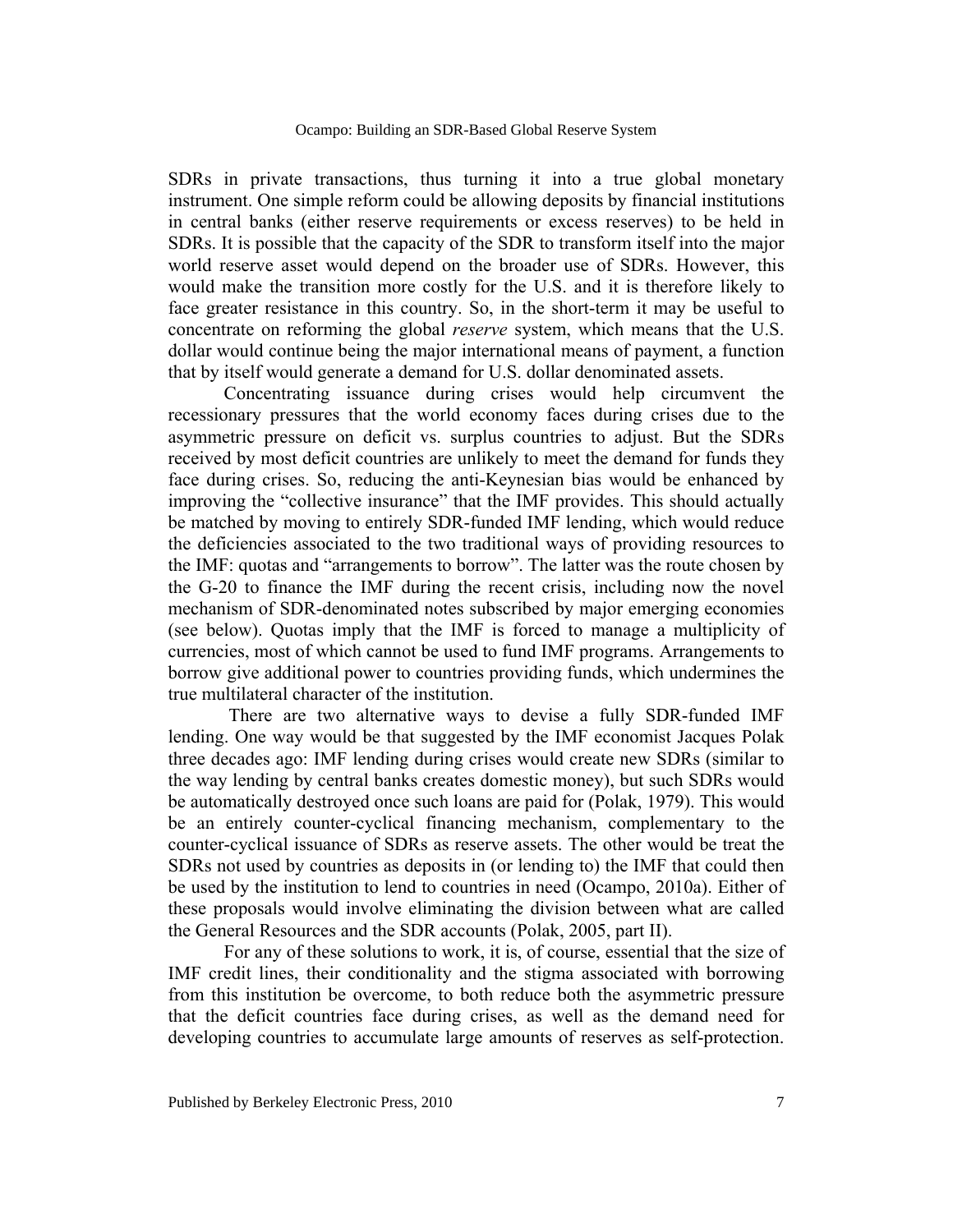Important steps in this direction were taken in March 2009 with the creation of the Flexible Credit Line (FCL) for crisis prevention purposes, doubling other credit lines, improving the use of stand-by agreements as a preventive tool (the so called "high-access precautionary arrangements") and eliminating the ties between structural conditionalities and loan disbursements. However, more seems to be required. In particular, the limited demand for the FCL may in fact indicate that the three countries that soon demanded it did so more as a matter of good will (perhaps under friendly suggestion by some industrial countries) than of true willingness to use it. A more ambitious reform would be to adopt at least one part of Keynes' original plan for a post-war arrangement: the creation of an overdraft (drawing) facility that can be used *unconditionally* by *all* IMF members up to a certain limit and for a pre-established time period.

Such a facility would contribute to making the system more symmetric between surplus and deficit countries, so as to overcome the anti-Keynesian bias. Some rules for SDR allocation could also contribute to this purpose, particularly penalizing countries with large surpluses and/or excessive reserves by suspending their right to receive SDR allocations.<sup>5</sup> Of course, the definition of "excessive reserves" would have to take into account the exceptional demand for reserves by developing countries.

This exceptional demand must be taken into account if the reform is going to limit the inequities of the current system as well as the inequity-instability link associated with self-insurance, but also if the reform adopted is going to satisfy the growing demand for reserves. Indeed, one of the implications of the growing divergence in the demand for reserves by industrial vs. developing countries is that at most 40% of SDR allocations according to IMF quotas go to countries that have a high demand for reserves; the rest, which is the share received by industrial countries, go to countries with low demand for reserves.

What this implies is that an ambitious reform that really aims at matching the creation of SDRs with the demand for reserves would have to include a "development link" in SDR allocations. The best solution would be to include the demand for reserves as one of the basic criteria in SDR allocations. A simple solution is that suggested by Williamson (2010): allocating a certain proportion to developing countries (say around 80%), and then assigning the shares of the allocation among developing and industrial countries, respectively, according to IMF quotas. More complex formulae could include income per capita (lower issues for countries with a higher income per capita), the instability of trade and capital flows and the existing level of reserves relative to the estimated demand.

 $\overline{a}$ 

 $<sup>5</sup>$  The discussions of the early 1970s could be illustrative in this regard. The US backed at the time</sup> a "reserve indicator" system, under which each IMF member would have been assigned a target level of reserves and forced to adjust to keep reserves around that target.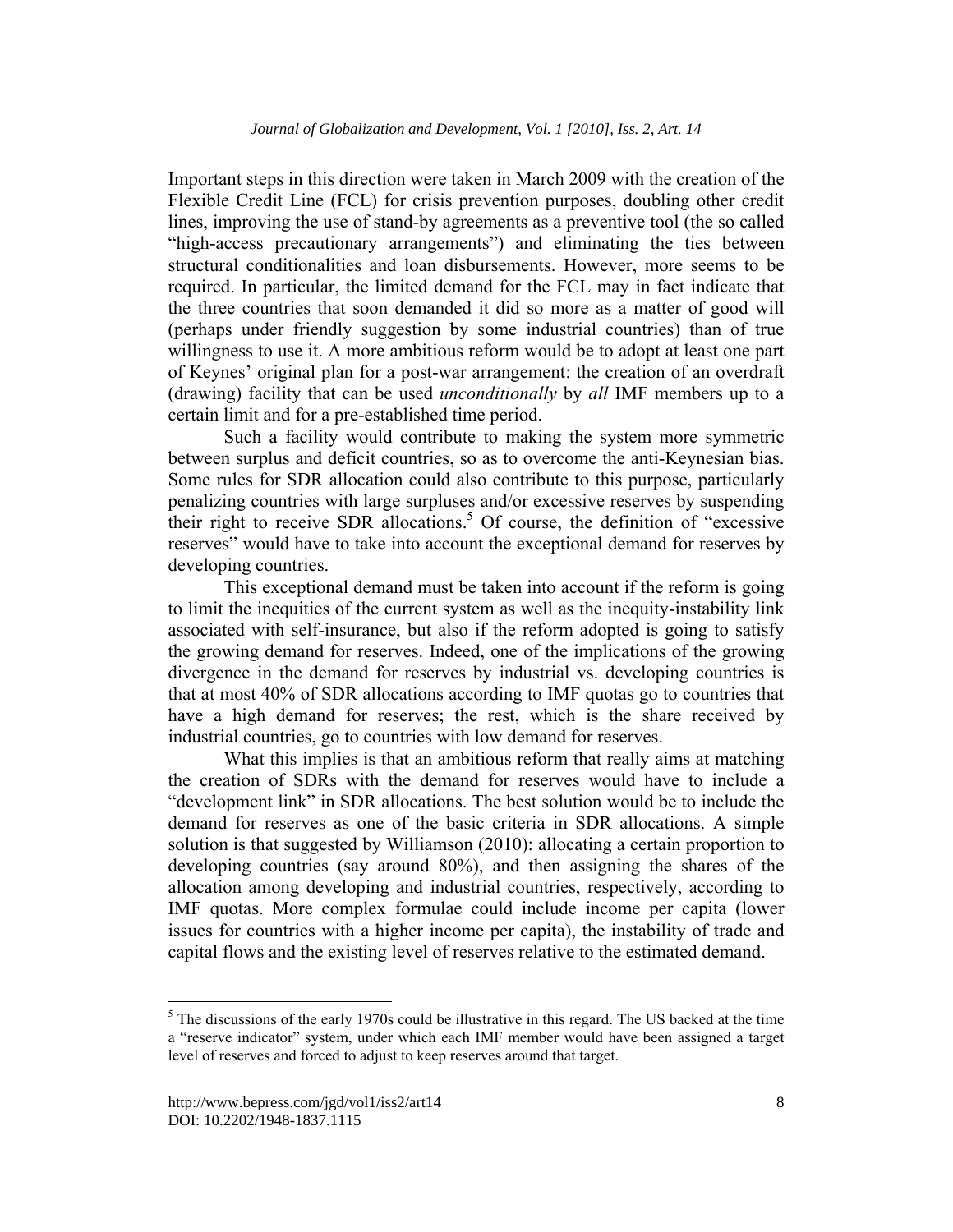Ocampo: Building an SDR-Based Global Reserve System

An alternative to an asymmetric allocation rule is the development link suggested by the United Nations Commission (United Nations, 2009, ch. 5), following a variant of proposals made by the group of experts convened by UNCTAD in the 1960s (UNCTAD, 1965). According to this rule, the IMF would be allowed to buy bonds from Multilateral Development Banks (MDBs) with the SDRs not utilized by member states. These funds would then finance developing countries' demands for long-term financial resources. This proposal has the additional advantage that there is no stigma associated to borrowing from MDBs and there is, therefore, a broader group of developing countries that are willing to borrow from the MDBs than from the IMF. Still another alternative would be to use the SDRs allocated to industrial countries to finance additional aid for the poorest countries and the provision of global public goods. But, although this proposal has many virtues, it does *not* contribute to solving the problem of how to match the supply and the demand for reserves. It is also strictly a fiscal transaction that would probably require approval by national parliaments on every occasion.

Of course, whatever system is introduced must continue solving the problem of the redistribution of IMF quotas which, despite recent marginal improvements, do not reflect the realities of the world economy today. In a fully SDR-based IMF, "quotas" would of course have entirely different connotations, as they would not involve actual contribution of resources, but would still help determine the shares of countries in SDR allocations, their borrowing limits and, together with basic votes, their voting power.

# **Complementary Reforms**

As pointed out by Bergsten (2007) even before the crisis, time has also come for the idea launched in the debates of the late 1970s of creating an IMF "substitution account", which would allow countries to transform their dollar reserves into SDR-based assets issued by the Fund. This instrument would provide stability to the current system and would be an essential transition mechanism of an ambitious reform effort (Kenen, 2010b). The July  $1<sup>st</sup>$  2009 IMF decision to issue SDR-denominated notes to some emerging economies (now Brazil, China, India and Russia) could be considered a step in that direction. An essential issue is how to distribute the potential costs of this mechanism, the problem that blocked its adoption three decades ago. However, these costs are not necessarily very high. Simulations by Kenen (2010a) based on historical data for 1995-2008 indicate that those costs would have been small during that period.

Regional monetary arrangements could also play a useful complementary role. Indeed, as I have argued before (Ocampo, 2002), the IMF of the future should be conceived as the apex of a *network* of regional reserve funds. A system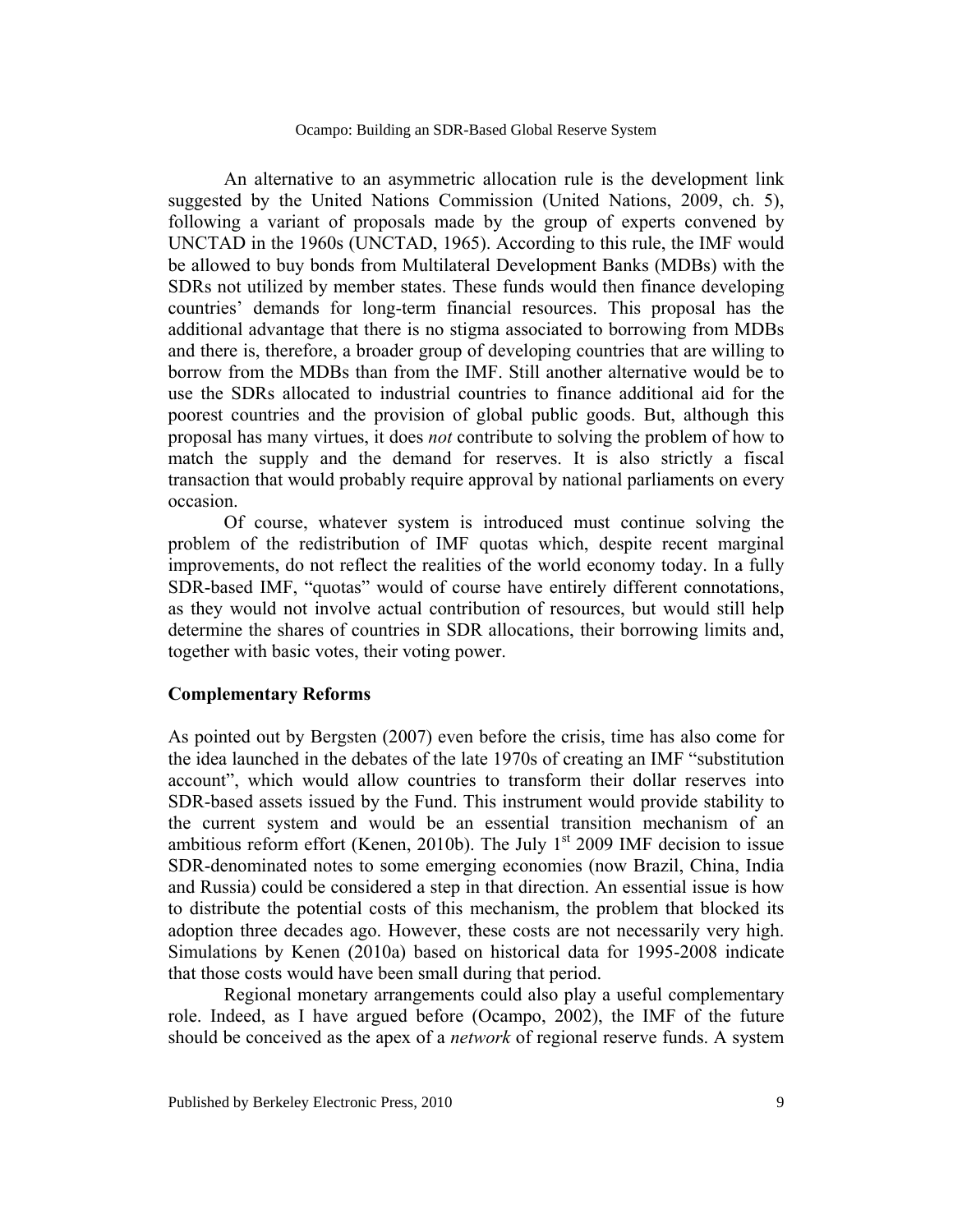such as this would be closer in design to that of the MDBs, where the World Bank coexists with several regional development banks and, in some parts of the world, with several sub-regional institutions. It would also be closer in design to the European Central Bank and the Federal Reserve System. By providing complementary forms of collective insurance and fora for macroeconomic policy dialogue among regional partners, regional arrangements would help increase the stability of the global monetary system. Such arrangements would also give stronger voice and ownership to smaller countries, and are more likely to respond to their specific demands (Ocampo, 2006). The UN Commission has even suggested that it would be possible to build the new global reserve system bottom-up, through agreements among regional arrangements (United Nations, 2009, ch. 5).

Regional arrangements can take different forms—payments agreements, swap lines, reserve pools, common central banks—and exhibit different degrees of multilateralization. A small but very successful institution of its kind has been the Latin American Reserve Fund (FLAR, according to its Spanish acronym), made up of the Andean countries, Costa Rica and Uruguay. The Chiang Mai Initiative is the most ambitious of all, and made a significant step towards full multilateralization in December 2009. Although there has been skepticism that contagion may make these instruments relatively useless, the experience of FLAR indicates that members of a regional fund are sufficiently heterogeneous to guarantee that their demand for liquidity does not exactly coincide in time, reflecting the fact that there is no perfect correlation among the macroeconomic variables of major Latin American countries, including FLAR members (Machinea and Titelman, 2007; Ocampo, 2006). They can also help serve as a collective line of defense against attack on any of its individual members. So, these institutions can have important stabilizing properties.

# **Conclusions**

The most desirable and viable reform involves moving to a fully SDR-based IMF with a clear counter-cyclical focus. This would include counter-cyclical *allocations* of SDRs and counter-cyclical IMF *financing*, made entirely in SDRs, that provides in the latter case both unconditional (the overdraft facility) as well as conditional lending to countries facing balance of payments crises. It would also involve designing criteria for SDR allocations that take into account the very different demand for reserves by industrial vs. developing countries, as a way to correct both the inequities of the system and the strong demand by developing countries for self-insurance. Complementary reforms would include a substitution account, which would allow IMF members to substitute foreign exchange by Fund-issued SDR-denominated assets, and by encouraging strong regional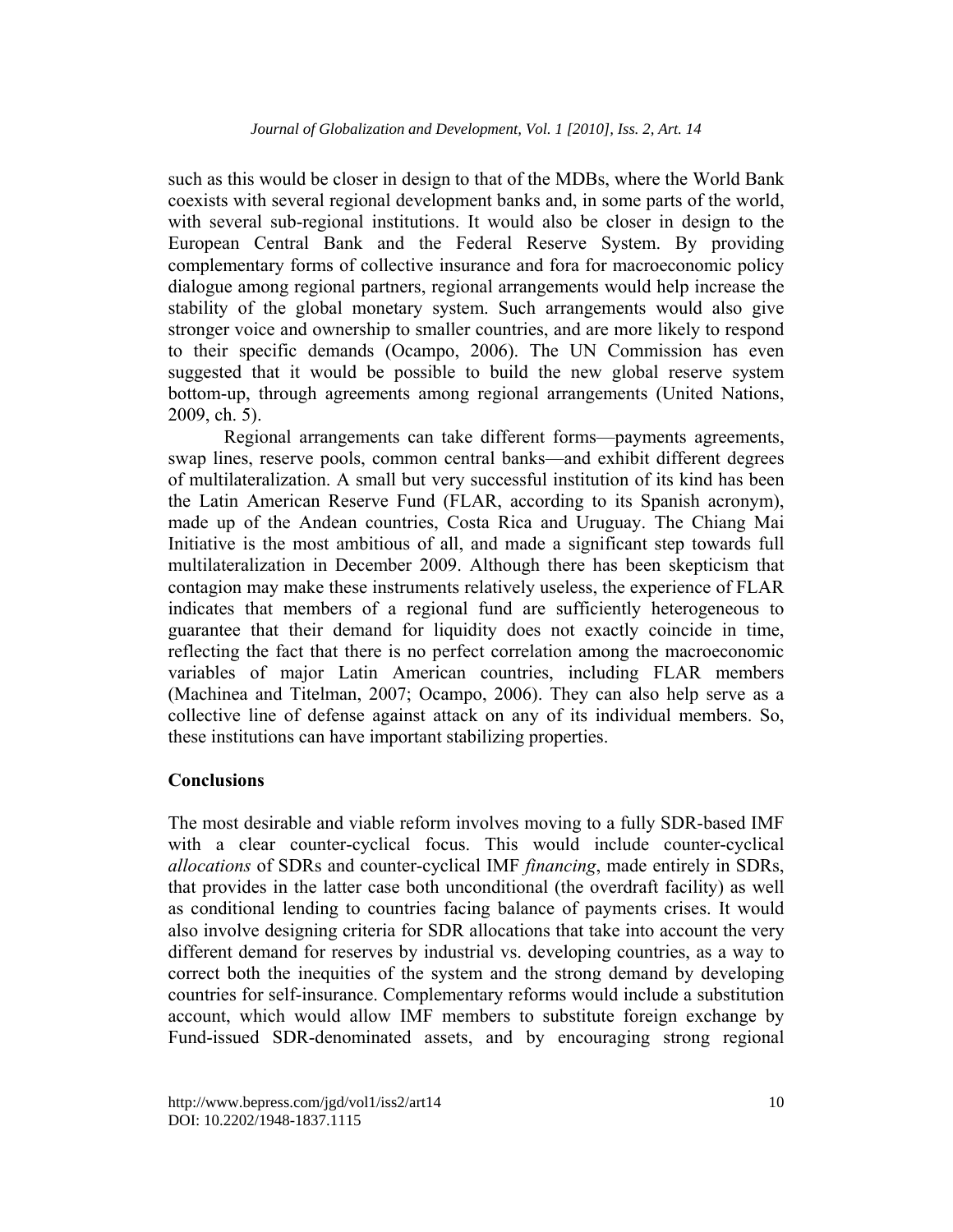monetary arrangements. Any reform would also imply deepening IMF governance reforms.

 Although a reform along these lines is viable, it is necessary that it should also be politically attractive (Helleiner, 2010). Attractiveness for the U.S. is key. This is enhanced today by the fact that the U.S. may find current account deficits highly undesirable and that would like to maintain full macroeconomic policy autonomy to manage its current difficulties. This also means that ideas that are attractive to the U.S. should be clearly on the agenda, such as keeping SDRs largely as a reserve asset, ant thus maintaining a significant role of the U.S. dollar as an international means of payment and reserve currency. Mechanisms such as the substitution account that would help manage in an orderly way shifts by world central banks away from dollar reserves would also be essential. Also, although moving to a fully SDR-based IMF may be attractive to most if not all of its members, and its counter-cyclical functions have actually been subject to a strong emphasis in recent debates, including in the special SDR allocation of 2009, other features may be more difficult to negotiate. This is particularly true of a special formula for SDR allocation that takes into account the diverging demands from industrial vs. developing countries. For this reason, alternative development links, such as allowing the IMF to buy bonds from the MDBs, should be on the agenda.

# **References**

Bergsten, C. Fred (2007), "How to Solve the Problem of the Dollar", *Financial Times*, December 11. Available at:

http://www.iie.com/publications/opeds/oped.cfm?ResearchID=854

- Camdessus, Michel (2000). An agenda for the IMF at the start of the  $21<sup>st</sup>$  century. Remarks at the Council on Foreign Relations, February, New York.
- Dooley, Michael P., David Folkerts-Landau and Peter Garber (2003), "An essay on the revived Bretton Woods system", *NBER Working Paper No. 9971*, September.
- Helleiner, Eric (2010), "The New Politics of Global Reserve Currency Reform", *Journal of Globalization and Development*, this issue.
- IMF (International Monetary Fund) (2009), *World Economic Outlook*, October.
- Kenen, Peter (1983), "Use of SDR to supplement or substitute for other means of finance", in George M. von Furstenberg (ed.). *International Money and Credit: The Policy Roles,* International Monetary Fund, Washington, DC, ch. 7.
- \_\_\_\_\_ (2010a), "Reforming the Global Reserve Regime: The Role of a Substitution Account," *International Finance,* Vol. 13, No. 1.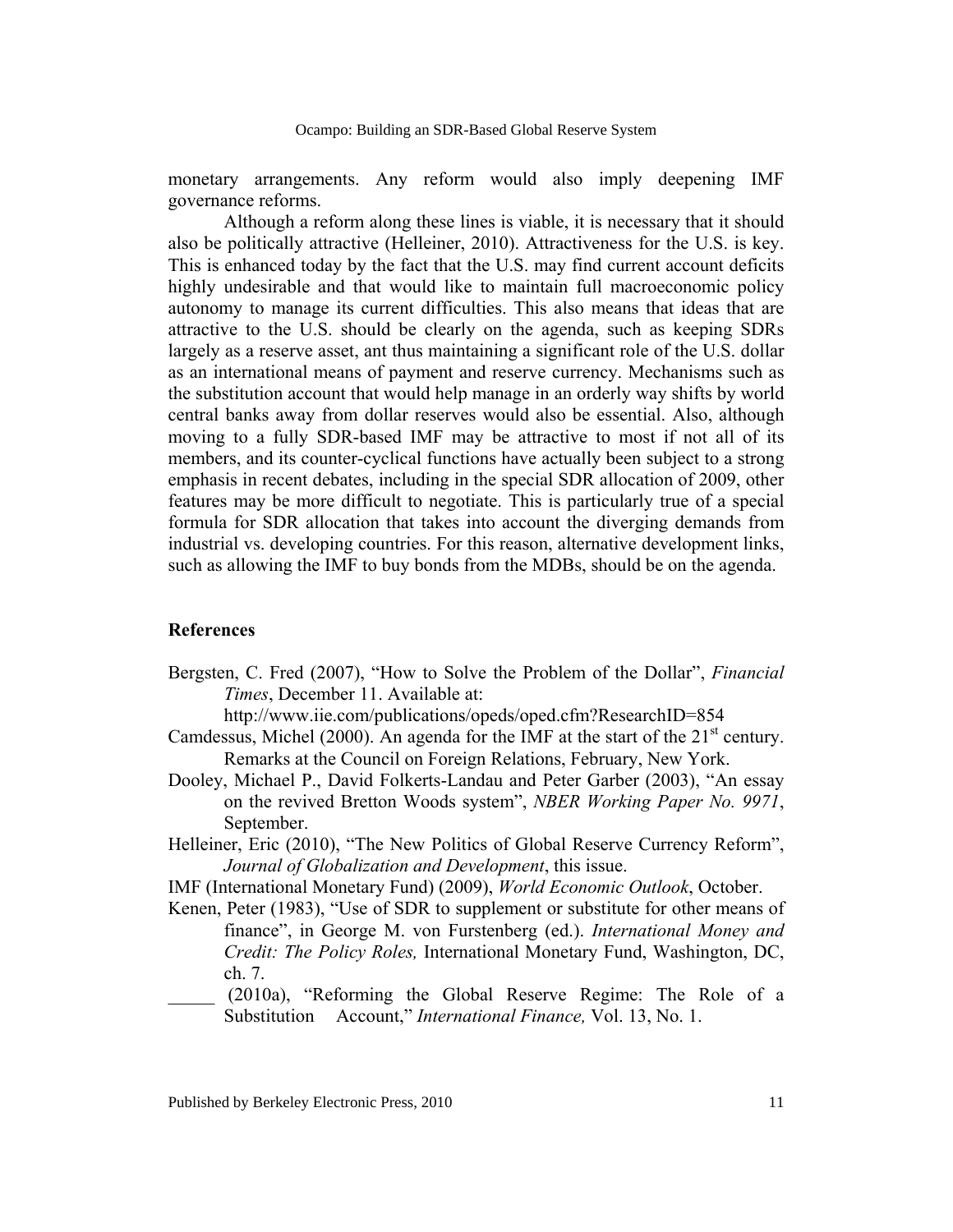*Journal of Globalization and Development, Vol. 1 [2010], Iss. 2, Art. 14*

*\_\_\_\_\_* (2010b), "An SDR-based Reserve System", *Journal of Globalization and Development*, this issue.

- Keynes, John M. (1942-43). The Keynes plan. Reproduced in J. Keith Horsefield (ed.). *The International Monetary Fund 1945-1965: Twenty Years of International Monetary Cooperation*. *Vol. III: Documents*. International Monetary Fund, Washington, D.C., 1969, pp. 3-36.
- Machinea, José Luis and Daniel Titelman (2007), "Less Volatile Growth? The Role of Regional Financial Institutions", *CEPAL Review*, No. 91, April.
- Ocampo, José Antonio (2002), "Recasting the international financial agenda", in John Eatwell and Lance Taylor (eds). *International Capital Markets: Systems in Transition*. Oxford University Press, New York.
- (2006), "Regional financial cooperation: Experiences and challenges", in José Antonio Ocampo (ed.). *Regional Financial Cooperation.* Brookings Institution and ECLAC, Washington D.C., chapter 1.
- $(2007/08)$ , "The instability and inequities of the global reserve system", *International Journal of Political Economy*, 36 (4), Winter.
- \_\_\_\_\_ (2010a), "Reforming the global reserve system", in Stephany Griffith-Jones, José Antonio Ocampo and Joseph E. Stiglitz (eds). *Time for a Visible Hand: Lessons from the 2008 World Financial Crisis,* Oxford University Press, New York, chapter 16.
- \_\_\_\_\_ (2010b), "Why Should the Global Reserve System Be Reformed?", *Briefing Paper 1*, Friedrich Ebert Stiftung, January.
- \_\_\_\_\_, Jan Kregel and Stephany Griffith-Jones (2007), *International Finance and Development.* Zed Books, London.
- Polak, Jacques J. (1979), "Thoughts on an International Monetary Fund based fully on SDR", *Pamphlet Series No. 28*, International Monetary Fund, Washington, DC.
- \_\_\_\_\_ (2005), *Economic Theory and Financial Policy: Selected Essays of Jacques J. Polak 1994-2004,* edited by James M. Boughton, M. E. Sharpe, Armonk, NY.
- Stiglitz, Joseph E. (2006), *Making Globalization Work,* W.W. Norton, New York.
- Triffin, Robert (1961), *Gold and the Dollar Crisis* (revised edition), Yale University Press, New Haven.
- \_\_\_\_\_ (1968), *Our International Monetary System: Yesterday, Today and Tomorrow,* Random House, New York.
- UNCTAD (United Nations Conference on Trade and Development) (1965), *International Monetary Issues and the Developing Countries: Report of the Group of Experts,* United Nations, New York.